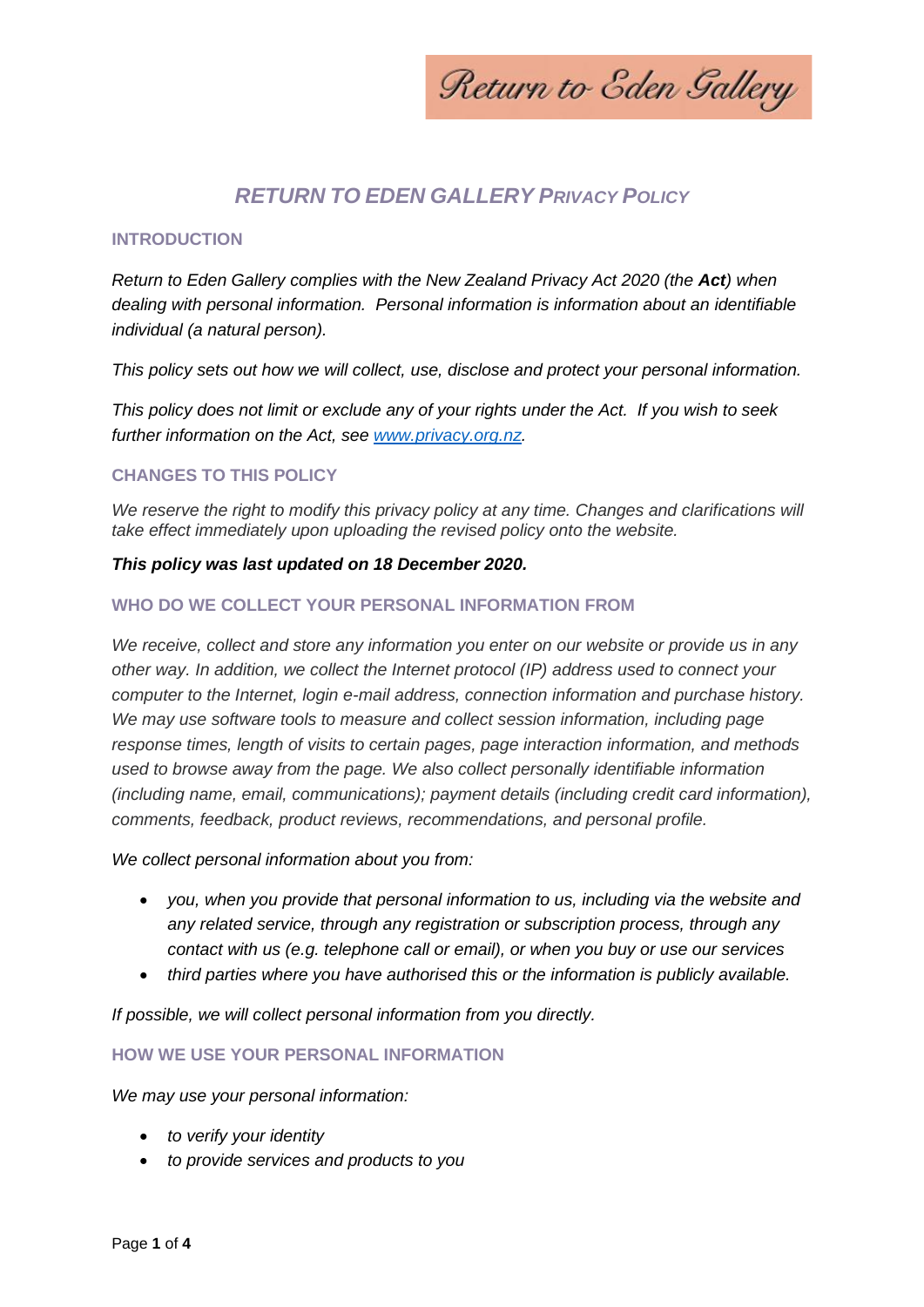Return to Eden Gallery

- *to market our services and products to you, including contacting you electronically (e.g. by text or email for this purpose)*
- *to improve the services and products that we provide to you*
- *to bill you and to collect money that you owe us, including authorising and processing credit card transactions*
- *to respond to communications from you, including a complaint*
- *to conduct research and statistical analysis (on an anonymised basis)*
- *to protect and/or enforce our legal rights and interests, including defending any claim*
- *for any other purpose authorised by you or the Act.*

*When you conduct a transaction on our website, as part of the process, we collect personal information you give us such as your name, address and email address. Your personal information will only be used for the specific reasons stated above only.*

## **DISCLOSING YOUR PERSONAL INFORMATION**

*We may disclose your personal information to:* 

- *another company within our group*
- *any business that supports our services and products, including any person that hosts or maintains any underlying IT system or data centre that we use to provide the website or other services and products*
- *a credit reference agency for the purpose of credit checking you*
- *other third parties (for anonymised statistical information)*
- *a person who can require us to supply your personal information (e.g. a regulatory authority)*
- *any other person authorised by the Act or another law (e.g. a law enforcement agency)*
- *any other person authorised by you.*

## **PROTECTING YOUR PERSONAL INFORMATION**

*We will take reasonable steps to keep your personal information safe from loss, unauthorised activity, or other misuse.*

*We use 2 step authentications on all platforms and cloud storage solutions that Return to Eden Gallery utilise*

*Our website is hosted on the Wix.com platform. Wix.com provides us with the online platform that allows us to sell our products and services to you. Your data may be stored through Wix.com's data storage, databases and the general Wix.com applications. They store your data on secure servers behind a firewall.*

*All direct payment gateways offered by Wix.com and used by our company adhere to the standards set by PCI-DSS as managed by the PCI Security Standards Council, which is a*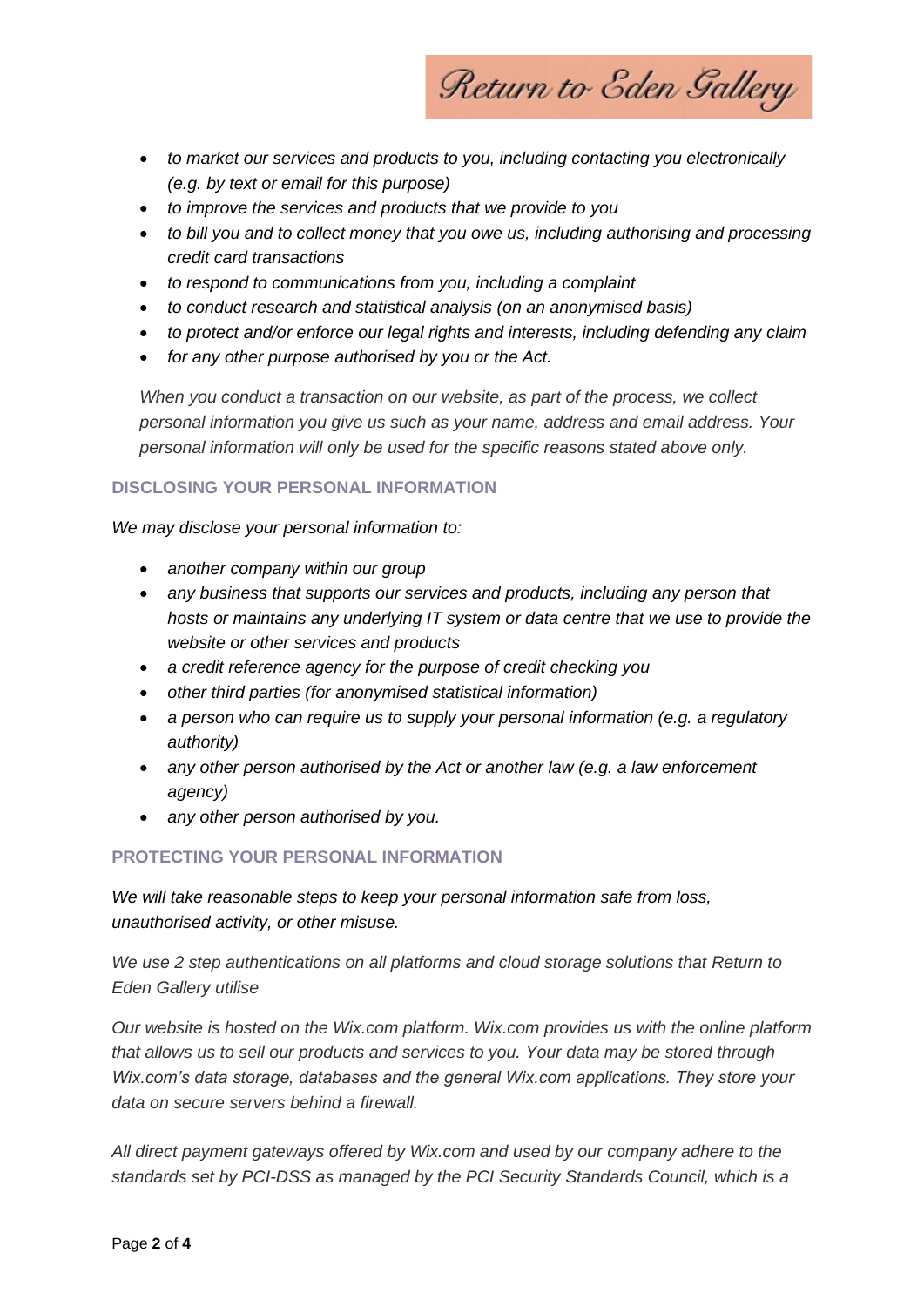Return to Eden Gallery

*joint effort of brands like Visa, MasterCard, American Express and Discover. PCI-DSS requirements help ensure the secure handling of credit card information by our store and its service providers.*

## **ACCESSING AND CORRECTING YOUR PERSONAL INFORMATION**

*Subject to certain grounds for refusal set out in the Act, you have the right to access your readily retrievable personal information that we hold and to request a correction to your personal information. Before you exercise this right, we will need evidence to confirm that you are the individual to whom the personal information relates.*

*In respect of a request for correction, if we think the correction is reasonable and we are reasonably able to change the personal information, we will make the correction. If we do not make the correction, we will take reasonable steps to note on the personal information that you requested the correction.*

*If you want to exercise either of the above rights, email us at returntoedengallery@gmail.com. Your email should provide evidence of who you are and set out the details of your request (e.g. the personal information, or the correction, that you are requesting).*

*We may charge you our reasonable costs of providing to you copies of your personal information or correcting that information.*

## **INTERNET USE**

*While we take reasonable steps to maintain secure internet connections, if you provide us with personal information over the internet, the provision of that information is at your own risk.*

*If you post your personal information on the website's message board, you acknowledge and agree that the information you post is publicly available.*

*If you follow a link on our website to another site, the owner of that site will have its own privacy policy relating to your personal information. We suggest you review that site's privacy policy before you provide personal information.*

## **COOKIES**

*We use cookies to monitor your use of the website. You may disable cookies by changing the settings on your browser, although this may mean that you cannot use all of the features of the website.* 

*Please note: Third-party services, such as Google Analytics or other applications offered through the Wix App Market, place cookies or utilise other tracking technologies through Wix´s services and may have their own policies regarding how they collect and store*